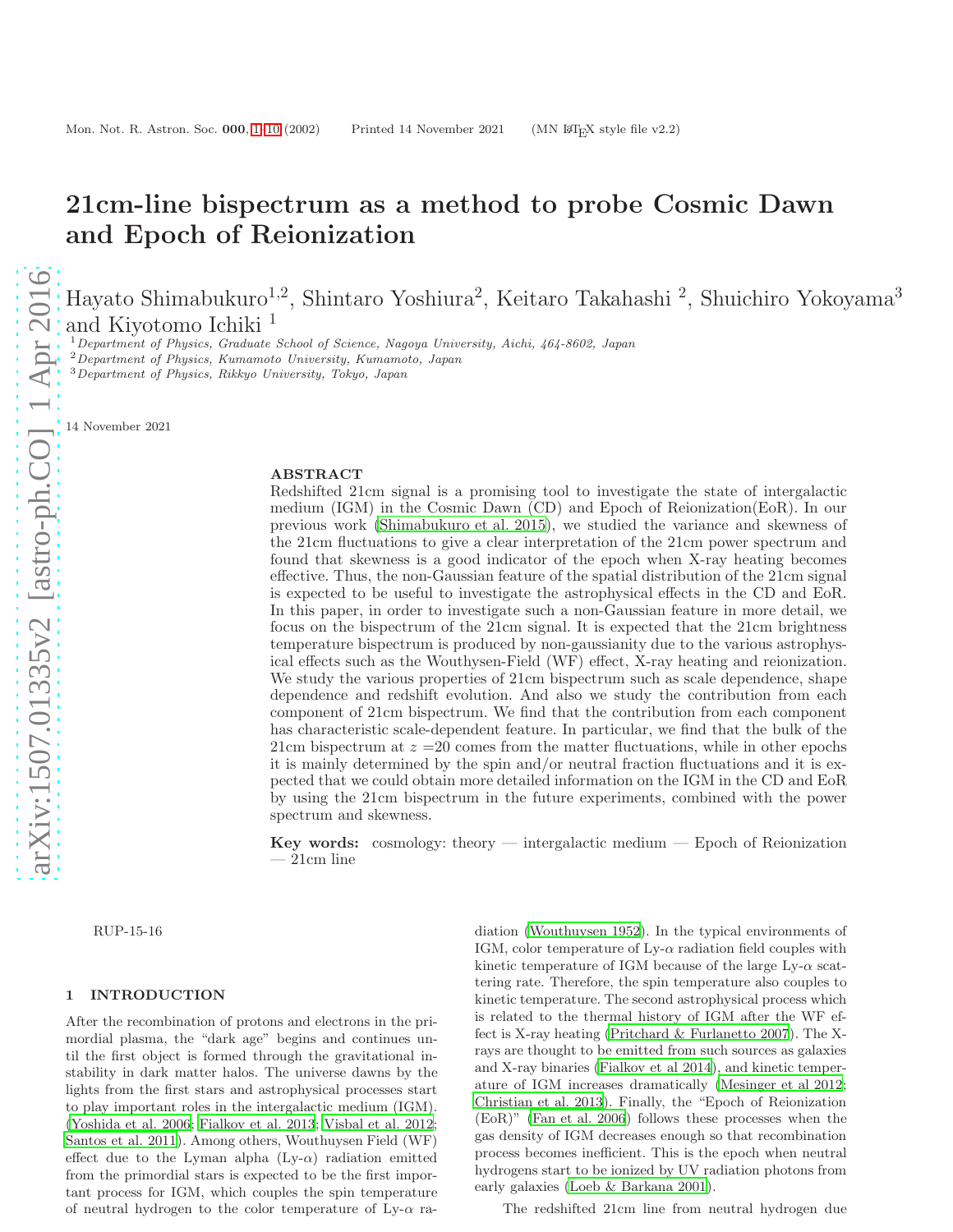# 2 H.Shimabukuro et al.

to the hyperfine transition is suitable for studying thermal and ionized states of IGM as well as the first objects in the dark age and EoR [\(Furlanetto et al 2006;](#page-8-4) [Pritchard & Loeb 2012](#page-9-8); [Shimabukuro et al.2014](#page-9-9)). One of the statistical methods to subtract the information about the physical state of IGM at those epochs from 21cm line is the power spectrum analysis of brightness temperature [\(Furlanetto et al 2006](#page-8-4); [Pritchard & Furlanetto 2007;](#page-9-5) [Santos et al. 2008](#page-9-10); [Baek et al. 2010](#page-8-5); [Mesinger et al. 2013;](#page-9-11) [Pober et al b. 2014](#page-9-12)). On-going radio interferometers, such as Low Frequency Array (LOFAR) [\(Rottgering et al. 2013](#page-9-13)), Murchison Wide Field Array (MWA) [\(Tingay et al. 2012](#page-9-14)) and Probing the Epoch of Reionization (PAPER) [\(Pober et al a. 2014](#page-9-15)), have started observation and serve as a "prototype" of future high-sensitivity experiments. Although the sensitivities of the on-going experiments are inefficient to form images of the distribution of neutral hydrogen using the redshifted 21cm line from the cosmic dawn and EoR, the power spectrum of the 21cm signal would be detected [\(Mesinger et al. 2013\)](#page-9-11). In particular, it is expected that the 21cm power spectrum for each redshift  $(z = 10 \sim 30)$  can be measured by the Square Kilometre Array (SKA) with high accuracy [\(Carilli 2014\)](#page-8-6).

In our previous work [\(Shimabukuro et al. 2015](#page-9-0)), we gave an interpretation to the time evolution of the 21cm power spectrum and we find that the size of skewness is sensitive to the epoch when X-ray heating becomes effective. Other work also reports the impact of spin temperature fluctuations on the skewness [\(Watkinson & Pritchard 2015](#page-9-16)) and there is a work which focuses on the redshift distortion as the indicator of the epoch where X-ray heating is effective[\(Fialkov et al. 2015\)](#page-8-7). Herein we extend these previous works by considering the the bispectrum to investigate the dependence of the skewness on scales because skewness is an integral of the bispectrum with respect to the wave number (see Appendix A). In a different work [\(Yoshiura et al. 2015](#page-9-17)) we have already estimated errors from the thermal noise of detectors in estimating the bispectrum and we found that the 21cm bispectrum would be detectable at large scales at  $k \leq 0.1 \text{Mpc}^{-1}$  even by the current detectors on, such as, the MWA and PAPER. Furthermore, the 21cm bispectrum would be detectable even at small scales with the SKA [\(Yoshiura et al. 2015\)](#page-9-17), and therefore the study of the bispectrum is timely and well motivated. Some previous works studied the 21cm bispectrum [\(Cooray 2005;](#page-8-8) [Pillepich et al. 2006;](#page-9-18) [Cooray et al. 2008;](#page-8-9) Muñoz et al. 2015; [1\)](#page-8-10). These works, however, mainly focus on the bispectrum as a measurement of primordial non-gaussianity in matter fluctuations. In our study, we instead focus on non-Gaussianity in 21cm fluctuations induced by astrophysical effects, whose size is expected to be larger than that in matter fluctuations. (For other probes of non-Gaussianity such ans Minkowski functionals, see [\(Gleser et al.2006](#page-8-11); [Lee et al.2008](#page-8-12); [Hong et al.2014;](#page-8-13) [2](#page-9-20)).)

# 2 FORMULATION AND SET UP

## 2.1 Formulation for the 21cm bispectrum

A fundamental quantity of 21cm line is the brightness temperature, which is described as the spin temperature offsetting from CMB temperature, given by (see, e.g, [\(Furlanetto et al 2006](#page-8-4)))

<span id="page-1-0"></span>
$$
\delta T_b(\nu) = \frac{T_{\rm S} - T_{\gamma}}{1 + z} (1 - e^{-\tau_{\nu_0}})
$$
  
 
$$
\sim 27x_{\rm H} (1 + \delta_m) \left(\frac{H}{dv_r/dr + H}\right) \left(1 - \frac{T_{\gamma}}{T_{\rm S}}\right)
$$
  
 
$$
\times \left(\frac{1 + z}{10} \frac{0.15}{\Omega_m h^2}\right)^{1/2} \left(\frac{\Omega_b h^2}{0.023}\right) [\rm mK].
$$
 (1)

Here,  $T<sub>S</sub>$  and  $T<sub>γ</sub>$  respectively represent gas spin temperature and CMB temperature,  $\tau_{\nu_0}$  is the optical depth at the 21cm rest frame frequency  $\nu_0 = 1420.4 \text{ MHz}, x_H$  is neutral fraction of the hydrogen gas,  $\delta_m(\mathbf{x}, z) \equiv \rho/\bar{\rho} - 1$  is the evolved matter overdensity,  $H(z)$  is the Hubble parameter and  $dv_r/dr$  is the comoving gradient of the gas velocity along the ling of sight. All quantities are evaluated at redshift  $z = \nu_0/\nu - 1$ .

Let us focus on the spatial distribution of the brightness temperature. The spatial fluctuation of the brightness temperature can be defined as

$$
\delta_{21}(\mathbf{x}) \equiv \delta T_b(\mathbf{x}) - \langle \delta T_b \rangle \tag{2}
$$

where  $\langle \delta T_b \rangle$  is the mean brightness temperature obtained from brightness temperature map and  $\langle ... \rangle$  expresses the ensemble average. From this definition, we have the power spectrum of  $\delta_{21}$  defined as

$$
\langle \delta_{21}(\mathbf{k}) \delta_{21}(\mathbf{k'}) \rangle = (2\pi)^3 \delta(\mathbf{k} + \mathbf{k'}) P_{21}(\mathbf{k}), \tag{3}
$$

If the statistics of the brightness temperature fluctuations is pure Gaussian, the statistical information of the brightness temperature should be completely characterized by the power spectrum, and in the above expression for the brightness temperature given by Eq. [\(1\)](#page-1-0), if both of the spin temperature and the neutral fraction are completely homogeneous, the statistics of the brightness temperature fluctuations completely follows that of the density fluctuations  $\delta_m$ . However, in the era of CD and EOR, it is expected that the spin temperature and the neutral fraction should be spatially inhomogeneous and the statistics of the spatial fluctuations of those quantities would be highly non-Gaussian due to the various astrophysical effects. Accordingly, the statistics of the brightness temperature fluctuations would deviate from the pure Gaussian and it should be important to investigate the non-Gaussian feature of the brightness temperature fluctuations. Although such a non-Gaussian feature can be investigated through the skewness of the onepoint distribution functions as done in our previous work [\(Shimabukuro et al. 2015](#page-9-0)), the scale-dependent feature has been integrated out in the skewness. On the other hand, the higher order correlation functions in Fourier space such as a bispectrum and a trispectrum characterize the non-Gaussian features and also have the scale-dependent information. Here, in order to see the non-Gaussian feature of the brightness temperature fluctuations  $\delta_{21}$ , we focus on the bispectrum of  $\delta_{21}$  which is given by

$$
\langle \delta_{21}(\mathbf{k_1}) \delta_{21}(\mathbf{k_2}) \delta_{21}(\mathbf{k_3}) \rangle = (2\pi)^3 \delta(\mathbf{k_1} + \mathbf{k_2} + \mathbf{k_3}) B(\mathbf{k_1}, \mathbf{k_2}, \mathbf{k_3}).
$$
\n(4)

In order to characterize the shape of the bispectrum in  $k$ space, we use an isosceles ansatz which is defined as  $k_1 =$  $k_2 = k = \alpha k_3 \ (\alpha \geq 1/2)$ . For examples, in case with  $\alpha \gg 1$ the shape of the bispectrum is often called as "squeezed type" or "local type", in case with  $\alpha = 1$  it is called as " equilateral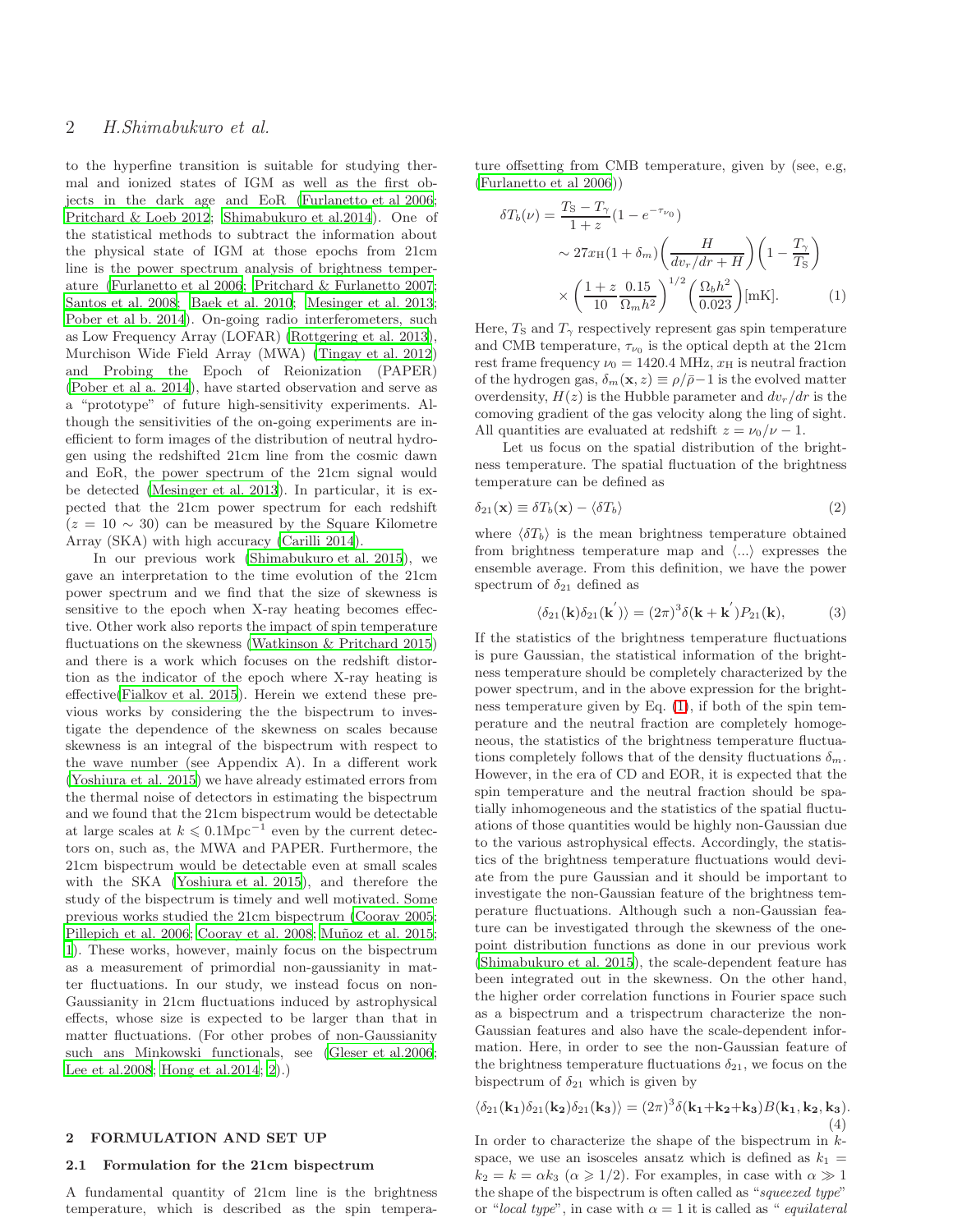type", and in case with  $\alpha = 1/2$  it is called as "folded type". Note that we relax the configuration condition because we calculate the bispectrum from the grid point. We regard the length within the range of 10% of side of the triangle we desire as the that of triangle.

#### 2.2 Calculation of the 21cm bispectrum

In this paper, we calculate the bispectrum of the brightness temperature fluctuations (21cm bispectrum) by making use of 21cmFAST [\(Mesinger et al. 2007](#page-9-21); [Mesinger et al. 2011](#page-9-22)). This code is based on a semi-analytic model of star/galaxy formation and reionization, and makes maps of matter density, velocity, spin temperature, ionized fraction and brightness temperature at the designated redshifts.

We perform simulations in a  $(200 \text{Mpc})^3$  comoving box with  $300^3$  grids, which corresponds to 0.66 cMpc resolution or ∼ 12.7(14.1) arcsec at 80 (127) MHz ( $z = 17$  (10)) and  $1.07(1.19) \text{deg}^2$  field of view at 80 (127) MHz ( $z = 17$  (10)), from  $z = 200$  to  $z = 8$  adopting the following parameter set,  $(\zeta, \zeta_X, T_{\rm vir}, R_{\rm mfp}) = (31.5, 10^{56}/M_{\odot}, 10^4 \text{ K}, 30 \text{ Mpc}).$ Here,  $\zeta$  is the ionizing efficiency,  $\zeta_X$  is the number of X-ray photons emitted by source per solar mass,  $T_{\text{vir}}$  is the minimum virial temperature of halos which produce ionizing photons, and  $R_{\text{mfp}}$  is the mean free path of ionizing photons through the IGM. In our calculation, we also ignore, for simplicity, the gradient of peculiar velocity whose contribution to the brightness temperature is relatively small (a few  $\%$ ) [\(Ghara et al. 2014\)](#page-8-14). We perform 10 realizations of simulations with different initial condition of density fluctuations and obtain brightness temperature maps. Then we evaluate the average bispectrum as

$$
abs[\overline{B(k)}] = \frac{1}{N} \sum_{i=1}^{N} abs[B(k)]_i
$$
  
= 
$$
\frac{1}{N} \sum_{i}^{N} (Re[B(k)]^2 + Im[B(k)]^2)_{i=1}^{1/2}.
$$
 (5)

Here,  $N$  is the number of realizations and  $k$  is the absolute value of k.

#### 3 RESULT

In this section, we summarize our result for the 21cm bispectrum.

#### 3.1 Scale-dependence of 21cm bispectrum

First, in order to see the scale-dependence of the 21cm bispectrum, we focus on the equilateral shape, that is,  $\alpha = 1$ case for the isosceles ansatz discussed in the previous section. We plot the equilateral type bispectrum as a function of wave number k with  $1-\sigma$  sample variance for several redshifts  $(z = 10, 15, 20, \text{ and } 27)$  in Fig[.1.](#page-2-0) Here, we use the normalized bispectrum which is given by  $k^6abs[\overline{B(k)}]$ .  $z=10$  is a typical redshift during EoR, and  $z = 15$  and 20 are expected to be a transition time from CD to EoR, while  $z = 27$  is a typical time during CD. As you can see, the variance is relatively small and the cosmic variance is not so serious for the field size and wavenumbers we chose. From this figure, we can find



<span id="page-2-0"></span>Figure 1. Equilateral type bispectra as functions of wave number at  $z = 27$  (red), 20 (cyan), 15 (green), 10 (purple). The shaded region associated with each line represents  $1-\sigma$  sample variance estimated from 10 realizations.

that, except for the case with  $z = 20$ , the normalized bispectrum is almost scale-invariant for the equilateral shape. On the other hand, for  $z = 20$ , the normalised bispectrum has a scale-dependence as  $\propto k^2$ . Such difference is expected to depend on what component gives a dominant contribution to the 21cm bispectrum. As we will discuss this issue later, dominant component of the 21cm bispectrum at  $z=20$ is matter fluctuations whereas dominant components of the 21cm bispectrum at other redshifts are not matter fluctuations, but spin temperature and neutral fraction fluctuations. Since the bispectrum of dark matter fluctuations has scale dependence (larger at smaller scales due to the nonlinear gravitational growth), the 21cm bispectrum traces this scale dependence.

Next, we show a comparison of bispectra of equilateral  $(\alpha = 1)$ , folded  $(\alpha = 1/2)$  and squeezed  $(\alpha = 10)$  types in Fig. [2.](#page-3-0) Here, the bispectra are plotted as functions of  $k_3$  for several redshifts. From this figure, we can see that the scales and shapes which mostly contribute to the skewness since skewness is the integral of bispectra (see Appendix A). Especially, smaller scales contributes to the skewness at  $z = 20$ although the bispectrum is nearly scale invariant at other redshifts. We also find that the squeezed type bispectra at  $z=15, 27$  turn upwards at  $k > 0.3 \text{Mpc}^{-1}$ . The squeezed-type bispectra brings information on smaller scales and matter fluctuations are dominant at smaller scales. Thus, contribution from matter fluctuations results in these upwards at squeezed type of bispectra.

## 3.2 Redshift evolution of 21cm bispectrum

Next, we consider redshift evolution of 21cm bispectrum. Before we show redshift evolution of the 21cm bispectrum, as reference, we show redshift evolution of temperatures in our model in Fig[.3.](#page-3-1) We also show ionized evolution and the bispectra as functions of redshift for several  $\alpha$  in Fig. [4:](#page-4-0) the equilateral shape ( $\alpha = 1$ ), the folded shape ( $\alpha = 1/2$ ) and the squeezed shape ( $\alpha = 10$ ) with  $k = 1.0$  Mpc<sup>-1</sup>. For the equilateral and folded cases, we can see two peaks located at around  $z = 20$  and 12. These peaks can also be seen in the power spectrum of the brightness temperature fluctuations,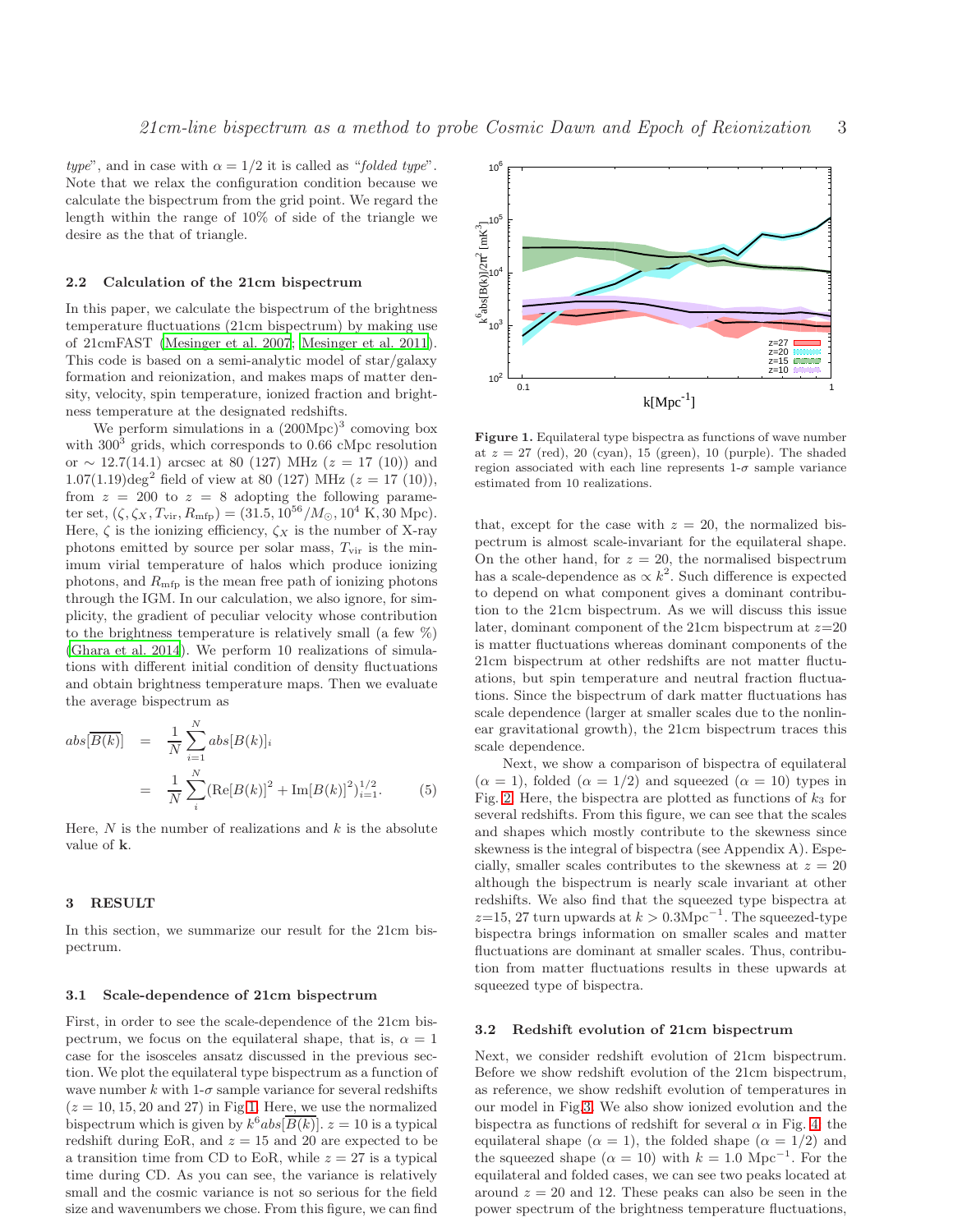

<span id="page-3-0"></span>Figure 2. Scale dependence of bispectra for  $(k_1 : k_2 : k_3) = (1 : 1 : 1), (1 : 1 : 2)$  and  $(10 : 10 : 1)$ , as functions of  $k_3$ .

 $P_{21}(k)$ , with  $k \approx 1.0 \text{ Mpc}^{-1}$  (see, e.g., our previous paper [\(Shimabukuro et al. 2015](#page-9-0))). On the other hand, in case with the squeezed shape, three peaks appear at around  $z = 23$ . 17, and 12. This feature is similar to that of the power spectrum with  $k \simeq 0.1 \text{ Mpc}^{-1}$  [\(Shimabukuro et al. 2015\)](#page-9-0). For the squeezed type, we take the parameter  $\alpha$  to be 10 and this means  $k_3 = 0.1 \text{ Mpc}^{-1}$ . Hence, the squeezed-type 21cm bispectrum is expected to be described in terms of not only the power spectrum with larger two wave number  $(k_1 \text{ and }$  $k_2$  in our case) but also that with smaller one wave number  $(k_3$  in our case) and also it would have the information about the correlation between the long and short wavelength modes in Fourier space or local non-linearity in real space. The dip at  $z \sim 20$  for the  $\alpha = 10$  case results in mode coupling between long and short wavelengths. As we show later in Fig[.5,](#page-5-0) the 21cm bispectrum of equilateral type at large scale( $k = 0.1 \text{Mpc}^{-1}$ ) also shows a dip at  $z \sim 20$  as similar as the power spectrum as function of redshift and the  $\alpha = 10$  traces this feature. Therefore, we can conclude that the squeezed type bispectrum has information both on large scale and small scale.

We will also investigate what physics cause such a correlation between the long and short wavelength modes in the 21cm bispectrum in later subsection.



<span id="page-3-1"></span>Figure 3. The redshift evolution of temperatures. We show evolution of the kinetic temperature(red), the spin temperature(green) and the CMB temperature(blue).

## 3.3 Decomposition of 21cm bispectrum

As we saw in Eq. [\(1\)](#page-1-0), the fluctuations in the brightness temperature are contributed not only from the matte density field, but also from the fluctuations of the spin temperature and neutral fraction, aside from the gradient of peculiar ve-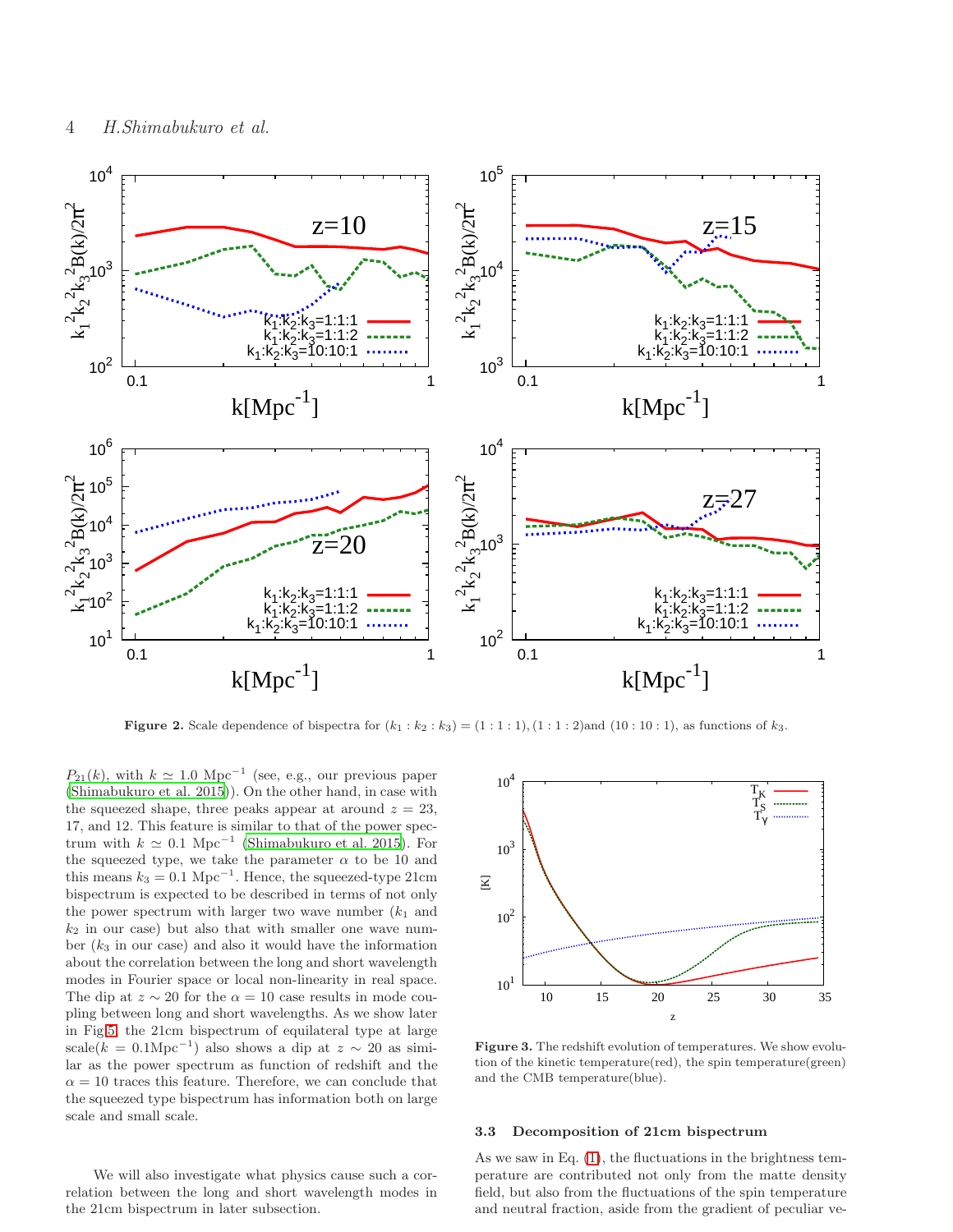

<span id="page-4-0"></span>Figure 4. (Top) ionization history in our model. (Bottom) Comparison of bispectra of typical triangle configurations. We fix  $k = 1.0 \text{ Mpc}^{-1}$  and take  $\alpha = 1$  (equilateral: red solid line),  $\alpha = 1/2$  (folded: green dashed line) and  $\alpha = 10$  (squeezed: blue dotted line) for the isosceles ansatz.

locity which we neglect here. In this section, we decompose the bispectrum into the contributions from these components.

We can rewrite Eq. [\(1\)](#page-1-0) as,

<span id="page-4-1"></span>
$$
\delta T_b(\mathbf{x}) = \overline{\delta T}_b (1 + \delta_{x_H}(\mathbf{x})) (1 + \delta_m(\mathbf{x})) (1 + \delta_\eta(\mathbf{x})), \quad (6)
$$

where  $\overline{\delta T_b}$  is the average brightness temperature and evaluated as,

$$
\overline{\delta T_b} = 27\overline{x}_{\rm H} \eta \left(\frac{1+z}{10}\right)^{1/2} \left(\frac{0.15}{\Omega_m h^2}\right)^{1/2} \left(\frac{\Omega_b h^2}{0.023}\right),\tag{7}
$$

with  $\overline{x}_{\text{H}}$  being the volume average of  $x_{\text{H}}$ . Here we characterize the contribution of the spin temperature  $T_s$  by a new variable  $\eta = 1 - T_{\gamma}/T_{\rm S}$  [\(Shimabukuro et al. 2015](#page-9-0)). By using this parameter, we can take into account a non-linear relation between the spin and brightness temperatures linearly. The volume average of  $\eta$  is represented by  $\overline{\eta}$ . Note that when  $\delta_{T_{\rm S}} \ll 1$ , we have,

$$
\delta_{\eta} \simeq \frac{T_{\gamma}/\bar{T}_{\rm S}}{1 - T_{\gamma}/\bar{T}_{\rm S}} \delta_{T_{\rm S}}.\tag{8}
$$

Using Eq. [\(6\)](#page-4-1), we can decompose the brightness temperature bispectrum into auto- and cross-correlation of  $\delta_m, \delta_{x_H}$ and  $\delta_n$ :

<span id="page-4-2"></span>
$$
B_{\delta T_b} = (\overline{\delta T}_b)^3 [B_{\delta_m \delta_m \delta_m} + B_{\delta_{x_H} \delta_{x_H}} + B_{\delta_\eta \delta_\eta \delta_\eta} + (\text{cross correlation terms}) + (\text{higher order terms})]. \tag{9}
$$

In the above equation, the cross correlation terms and the higher order terms come from the fact that the brightness temperature is expressed as Eq. [\(6\)](#page-4-1) and they should appear even if the statistics of  $\delta_m$ ,  $\delta_{x_H}$  and  $\delta_{\eta}$  are completely Gaussian. In this sense, the first three terms in the above expression, which are the auto-bispectra of  $\delta_m$ ,  $\delta_{x_H}$  and  $\delta_{\eta}$ , should be corresponding to the intrinsic non-Gaussian features of these components and we focus on these auto-bispectra below.

In Fig. [5,](#page-5-0) we plot the brightness temperature bispectrum and the above auto-bispectra terms for equilateral type as functions of redshift (upper panels). From this figure, we can see that the total bispectra are mostly contributed from

the auto-bispectra of the matter density field, the fluctuations of the spin temperature and the neutral fraction, which are expressed as the first three terms in Eq. [\(9\)](#page-4-2), for all redshifts. For comparison, the evolution of power spectra is also shown (lower panels) and we find that the behavior of each component is very similar between bispectrum and power spectrum. Such a correspondence is highly non trivial, since the bispectrum and power spectrum reflect different aspects of the statistical properties of the fluctuations as we have mentioned.

Let us try to interpret the behavior of bispectra, comparing that of power spectra which was detailed in our previous work [\(Shimabukuro et al. 2015\)](#page-9-0). First, fluctuations in neutral hydrogen fraction appear when reionization begins and become dominant as reionization proceeds ( $z \leq 12$ ). The dip at  $z \sim 14$  corresponds to the redshift when the average spin temperature becomes equal to the CMB temperature and the average brightness temperature  $\delta T_b$  vanishes. This dip appears in the contribution of matter fluctuations for the same reason. Thus, this dip is independent of the properties of fluctuations and this is why both the power spectra and bispectra from  $\delta_{x_H}$  and  $\delta_m$  have a dip at the same redshift. Note that we can also see the dip at  $z \sim 8$  in the 21cm bispectrum at  $k = 0.1 \text{Mpc}^{-1}$ . It would be due to sample variance coming from calculation of ionized bubbles because evolutions of ionized bubbles are different among other realizations.

On the other hand, the spin temperature fluctuations are negligible at low redshifts ( $z \lesssim 10$ ), because spin temperature is much higher than CMB temperature everywhere, that is,  $\eta = 1 - T_{\gamma}/T_{\rm S}$  is very close to unity and independent of  $T<sub>S</sub>$ . However they substantially contribute at higher redshifts ( $z \ge 14$ ) and have two peaks at  $z \sim 15$  and  $z \sim 25$ at large scales while the higher-redshift peak is much less noticeable at small scales. The dip at  $z \sim 23$  is induced by the onset of X-ray heating. At higher redshifts  $(z \ge 23)$ , the spin temperature in dense region is lower than the average due to the WF effect, which couples the spin temperature to the kinetic temperature which is much lower than the CMB temperature. As a consequence, the probability distribution function (pdf) of spin temperature is negatively skewed at this epoch. Contrastingly, at lower redshifts ( $z \lesssim 23$ ), Xray heating becomes effective for our parameter set and the spin temperature in dense region rises rapidly so that the skewness of the pdf changes its sign. Thus, at the onset of X-ray heating  $(z \sim 23)$ , the pdf becomes close to Gaussian with relatively small width, that is, the the skewness vanishes and the variance has a local minimum. Thus, in [\(Shimabukuro et al. 2015](#page-9-0)), it was suggested that the sign of skewness can be an indicator of the effectiveness of X-ray heating. The skewness and the variance have minima that coincide in redshift, similarly, it is natural that the dips in the bispectrum and the power spectrum are coincident with each other.

Before EoR, the bispectrum, as well as the power spectrum, is mostly dominated by spin temperature fluctuations at large scales and will be a good probe of astrophysical effects such as the WF effect and X-ray heating. On the other hand, at small scales, the matter fluctuations are dominant and the bispectrum is of cosmological interest because it is induced by gravitational nonlinearity and, possibly,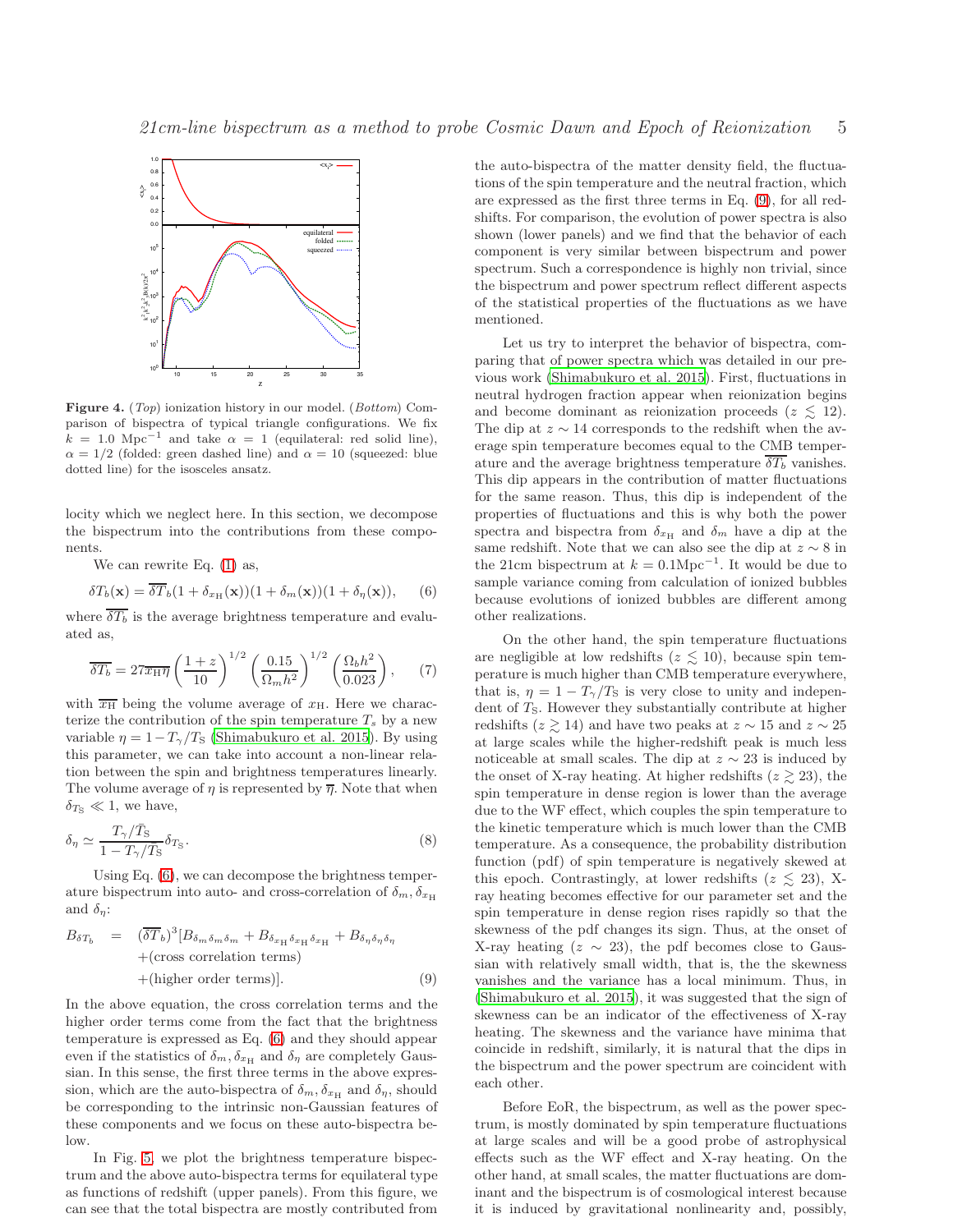

<span id="page-5-0"></span>Figure 5. Components of 21cm bispectrum for equilateral type: the brightness temperature (red), the contribution from eta (green), matter fluctuations (blue) and neutral hydrogen fraction (magenda).

primordial non-Gaussianity (see, e.g., [\(Scoccimarro 2000;](#page-9-23) [Bernardeau et al. 2002](#page-8-15); [Jeong & Komatsu 2009\)](#page-8-16)).

Next, we focus on the shape dependence of the total bispectrum and its components. Fixing  $k_3 = 1.0 \text{ Mpc}^{-1}$ , we plot contours of the bispectra in  $(k_1/k_3)-(k_2/k_3)$  plain in top of Fig. [6.](#page-6-0) Note that we do not use the normalised bispectrum,  $k_1^2 k_2^2 k_3^2 B(k_1, k_2, k_3)$ , but the unnormalized bispectrum,  $B(k_1, k_2, k_3)$ , here. We can see in what configuration of triangle the bispectra are strong. Here it should be noted that the triangle condition is not satisfied in the blank region and that the contours are symmetric with respect to a line  $k_1/k_3 = k_2/k_3$ .

At  $z = 10.05$  when EoR has proceeded to some extent( $x<sub>i</sub> = 0.77$ ), the total bispectrum is strong at folded and squeezed types. The contribution from neutral hydrogen fraction fluctuations is dominant at these configurations, while matter fluctuation is dominant at equilateral type. At  $z = 14.47$ , the dominant contribution comes from the spin temperature fluctuations and it is largest at squeezed type. The situation is similar at  $z = 27.03$ . At  $z = 20.23$ , both squeezed and folded type of the total bispectrum are strong. The contributions from matter and spin temperature fluctuations are comparable at these configurations, while the former is dominant at equilateral type.

We also show the contour for  $k_3 = 0.4 \text{ Mpc}^{-1}$  in bot-

tom of Fig[.6.](#page-6-0) Compared with the case of  $k_3 = 1.0 \text{ Mpc}^{-1}$ , contributions from both matter and spin temperature fluctuations are significant at  $z = 20.23$ . On the other hand, we find that the contribution from fluctuations of neutral hydrogen fraction at  $z = 10.05$  is clear compared with the case of  $k_3 = 1.0 \text{ Mpc}^{-1}$ . This helps us to subtract the information on neutral hydrogen and it is better to see larger scales if we would like to know the information on neutral hydrogen fluctuations.

# 4 DISCUSSION & SUMMARY

In this paper, we investigated the 21cm bispectrum as a method to measure non-Gaussianity of brightness temperature field.

First, we have shown the scale-dependence of the 21cm bispectrum for the "equilateral-shape" at some redshifts. We found that the normalised 21cm bispectrum seems not to have any characteristic scale in  $0.1 \leq k/\text{Mpc}^{-1} \leq 1.0$  for each redshift. For  $z = 10, 15, 27$ , the normalised bispectrum is almost scale-invariant, while for  $z = 20$  it has a scaledependence as  $k^6B \propto k^2$ .

We have also shown the redshift evolution of the 21cm bispectrum with fixed  $k$  for three types of the shape in  $k$ space. We found that the redshift evolution of the 21cm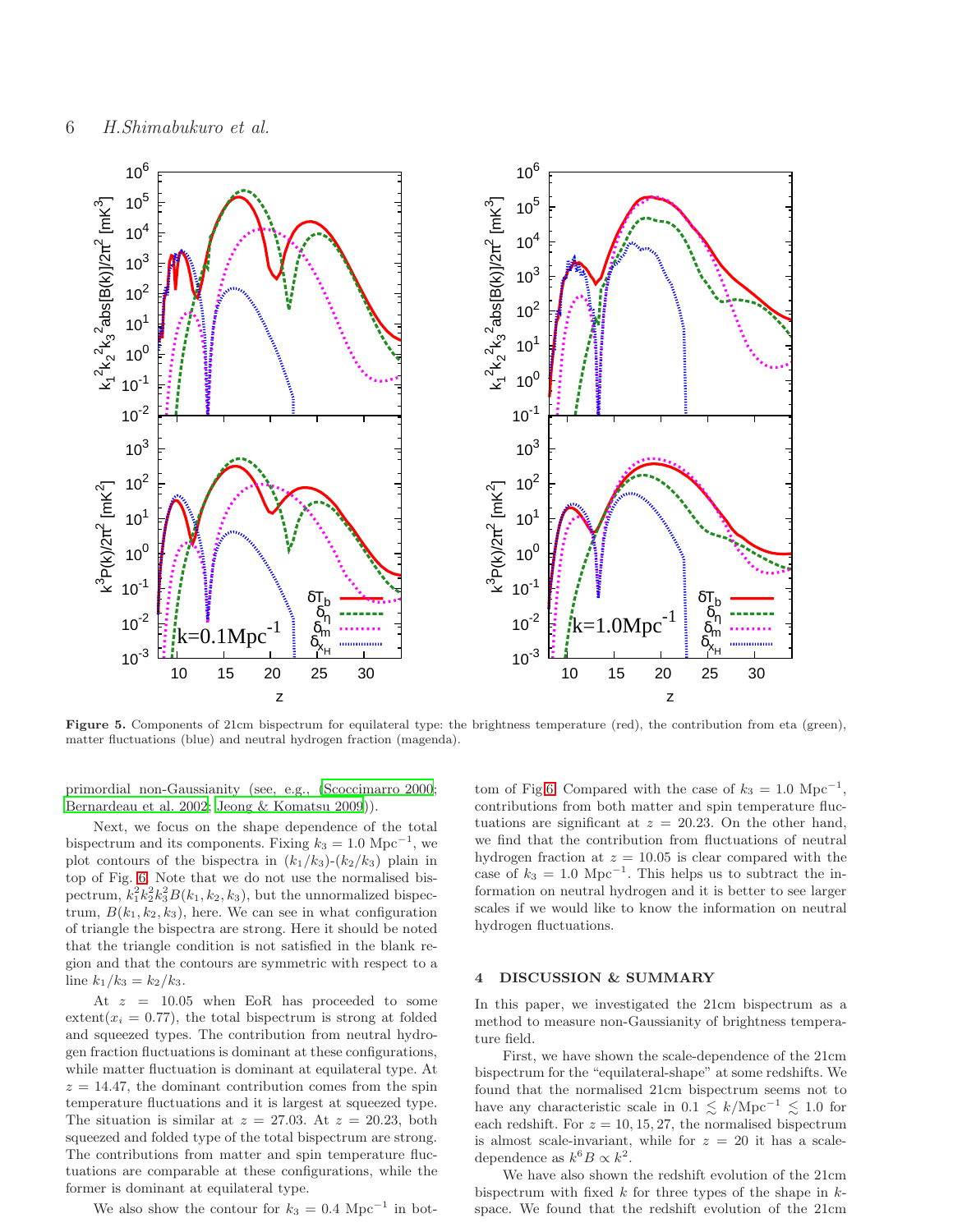

<span id="page-6-0"></span>**Figure 6.** (Top) Contours of the total bispectrum and its components in  $k_1/k_3-k_2/k_3$  plane with  $k_3 = 1.0 \text{ Mpc}^{-1}$ . (Bottom) Contours of the total bispectrum and its components in  $k_1/k_3-k_2/k_3$  plane with  $k_3 = 0.4$  Mpc<sup>-1</sup>.

bispectrum for the equilateral and folded shapes basically traces that of the 21cm power spectrum, but in case with the squeezed shape, we could see a different behavior and it can be understood by considering the coupling between the large- and small-scale modes.

Then, we studied the 21cm bispectra by decomposing it into the contributions from the matter density field, the fluctuations in the spin temperature and the neutral fraction. From the redshift evolution, we found the dominant component at each redshift and scale. We also show the shape dependence of each component and compared it with that of total 21cm bispectrum. The shape dependence of each component looks similar to each other, but a slight difference also exists. Hence, by future precise observation it is expected that we would obtain the information about the non-Gaussian feature of these components separately.

As far as the matter bispectrum is concerned, there have been a lot of works which discuss the shape-dependence by using the second order perturbation theory and also numerical N-body simulation. Although most of the works focus on the matter bispectrum at the lower redshift  $(z \simeq 1.0)$  or higher redshift  $(30 \lesssim z \lesssim 100$  in the dark age) (e.g., [\(Scoccimarro 2000](#page-9-23); [Bernardeau et al. 2002](#page-8-15); [Jeong & Komatsu 2009](#page-8-16); [Sefusatti et al. 2010](#page-9-24); [1;](#page-8-10) Muñoz et al. 2015)), we can find that the shape of the matter bispectrum in our result is basically consistent with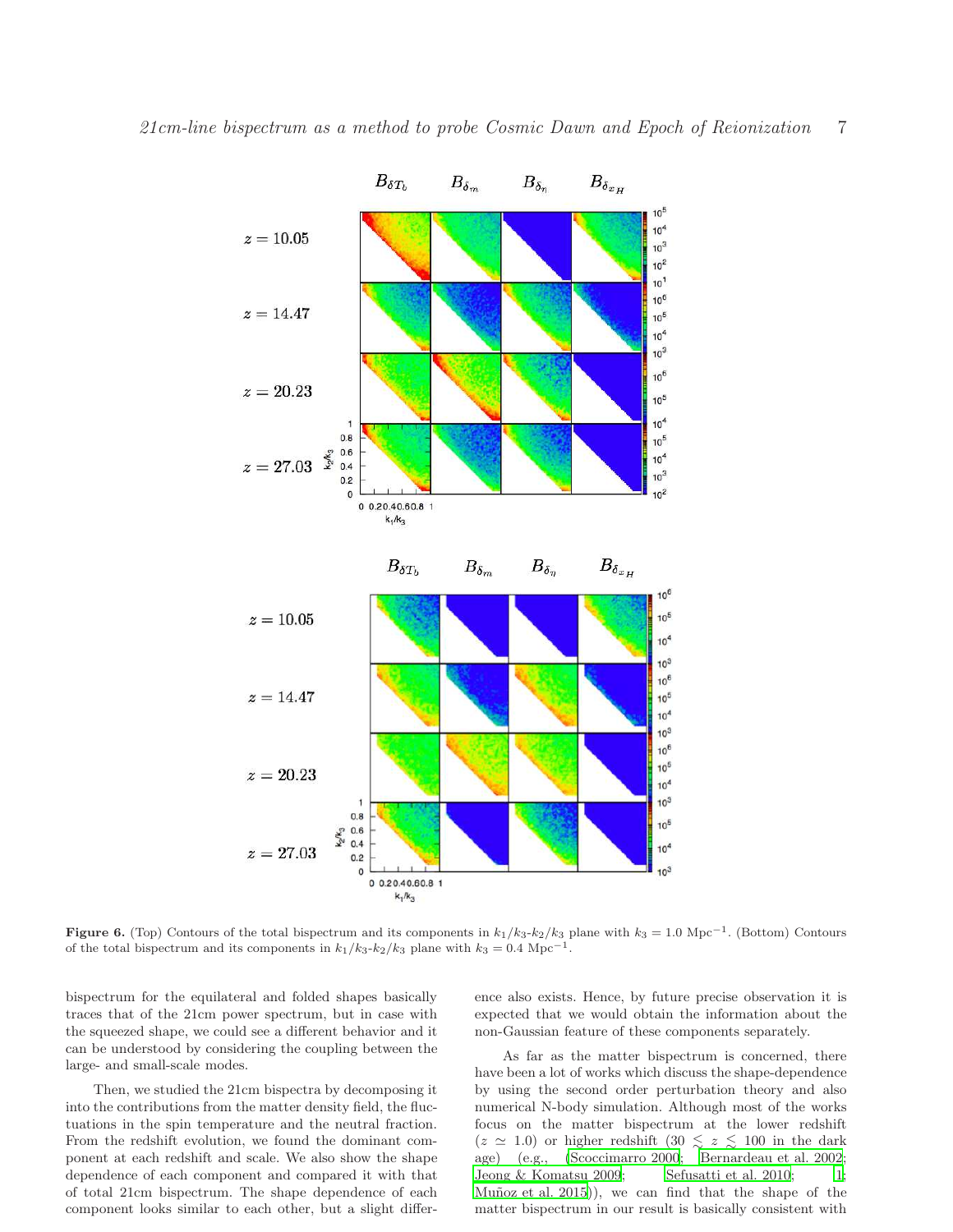these previous works by extrapolation. By using the second order perturbation theory, the matter bispectrum can be expressed as  $B_m(k_1, k_2, k_3) \propto P_m(k_1)P_m(k_2) + 2$  perms. with  $P_m(k)$  being the matter power spectrum. For 0.1 Mpc<sup>-1</sup>  $\leq k$ , the matter power spectrum behaves as  $\propto k^{-2\sim 3}$ . Based on this fact and the isosceles ansatz  $(k_1 = k_2 = k = \alpha k_3)$ , we have  $B_m(k, \alpha) \propto (1 + 2\alpha^{2\alpha} k)^{k-4\alpha}$ , and hence the unnormalised matter bispectrum becomes larger as  $\alpha$  increases is the largest in the squeezed shape [\(Jeong & Komatsu 2009](#page-8-16)).

Based on the above discussion about the matter bispectrum, let us revisit the behavior of the 21cm bispectrum as shown in Fig. [1.](#page-2-0) As we have mentioned, in contrast to other redshifts, for  $z = 20$  the normalised 21cm bispectrum has a scale-dependence as  $k^2$  in the equilateral shape. From Fig. [5,](#page-5-0) we find that at  $z = 20$  the matter contribution relatively dominates over the 21cm bispectrum, and hence the behavior of the 21cm bispectrum is expected to trace that of the matter bispectrum at this redshift. Based on the expression obtained from the second order perturbation theory, the scale-dependence of the normalised matter bispectrum can be estimated as  $\propto k^6 \times k^{-4 \sim 6} = k^{0 \sim 2}$ . Hence, the behavior of the matter bispectrum could explain that of the 21cm bispectrum at  $z = 20$ .

Note that the Zel'dovich approximation is used to solve density evolution in 21cmFAST. This approximation is imperfect to calculate the bispectrum and it is desirable to use N-body simulations to estimate the bispectrum accurately. However, at scales less than  $k \sim 5 \text{Mpc}^{-1}$ at  $z = 7 - 20$ , density evolution with the Zel'dovich approximation coincides with that obtained by N-body simulations[\(Mesinger et al. 2011](#page-9-22)).

Naively, the spatial distributions of the spin temperature and neutral fraction should be considered as tracers of matter density field, that is, they could be treated equally with those of the halos and galaxies. Based on this consideration, the simplest way to express the spatial distributions of the spin temperature and neutral fraction is introducing a bias parameter, such as  $\delta_i \propto b_i \delta_m$  (i =  $\eta$  and  $x_H$ ). If such a bias parameter is scale-independent, the behaviors of the bispectra of the spin temperature and neutral fraction are completely the same as that of the matter density field. However, we can see slight differences between these components in Fig. [6](#page-6-0) and also [1.](#page-2-0) Hence, we expect that the bias parameter should have non-trivial scale-dependence due to the non-linear or non-local transfer from the matter density field to the spin temperature and neutral fraction. We need to investigate this issue more deeply in future work.

Here, we briefly discuss the cross correlation higher order terms in eq.[\(9\)](#page-4-2). Although we only plot auto correlation term in Fig[.5,](#page-5-0) neglected cross correlation and higher order terms are of the same order as the auto correlation terms. We show the ratio between the sum of three component terms and total 21cm bispectrum as function of redshift in Fig[.7.](#page-8-17) As you can see from this figure, this ratio is not unity since we do not include the cross correlation and higher order terms, and hence, in practice, these terms can not be neglected. However, in our study, we focus on only auto correlation terms in order to study contribution from each component. Although we expect that what cross correlation terms are effective at each epoch from Fig[.6](#page-6-0) (e.g. cross correlation between fluctuations neutral hydrogen fraction and matter density might become effective at the EoR  $(z \sim 10)$ ), detailed study is our future work.

The detectability of bispectrum is of critical interest. In our previous work [\(Yoshiura et al. 2015](#page-9-17)), we estimated the signal-to-noise ratio of bispectrum, developing a formalism to calculate the bispectrum contributed from thermal noise. We find that the SKA1 has enough sensitivity for both equilateral and isosceles( $K = |k_1| = |k_2|, k = |k_3|$  with K=0.06 Mpc<sup>-1</sup>) triangles for  $k \leq 0.3$  at  $z=8-17$ , while LOFAR will have sensitivity for the peaks of the bispectrum as a function of redshift. Actually, galactic and extragalactic foreground will be a serious obstacle just as in the case of power spectrum and should be studied in detail.

There are some other approaches to measure non-Gaussianities in the brightness temperature field. For example, some studies focus on topological structure of brightness temperature field such as Minkowski functionals [\(Gleser et al.2006;](#page-8-11) [Lee et al.2008](#page-8-12); [Hong et al.2014](#page-8-13); [2\)](#page-9-20). This method is complementary to higher order statistics.

# APPENDIX A

In this section, we derive the relation between bispectrum and skewness. When we define the fluctuation of brightness temperature  $\delta T_b$  as  $\delta = (\delta T_b - \overline{\delta T_b})/\overline{\delta T_b}$ , the skewness of brightness temperature is defined by

$$
\gamma = \frac{1}{N} \sum_{i=1}^{N} (\delta T_{b,i} - \overline{\delta T_b})^3
$$
\n
$$
= \frac{(\overline{\delta T_b})^3}{N} \sum_{i=1}^{N} \delta^3
$$
\n
$$
= (\overline{\delta T_b})^3 \langle \delta^3 \rangle.
$$
\n(10)

Here  $N$  is the number of pixel. The definition of threepoint correlation function for brightness temperature  $\xi$  is expressed by  $\xi(\mathbf{r_1}, \mathbf{r_2}) = \langle \delta(\mathbf{x})\delta(\mathbf{x} + \mathbf{r_1})\delta(\mathbf{x} + \mathbf{r_2})\rangle$ . We can connect this three-point correlation function with ensemble average of  $\delta^3$  such as  $\langle \delta^3 \rangle = \xi(0,0)$ . We know the relation between correlation function and bispectrum from Wiener-Khintchine relation described by

<span id="page-7-0"></span>
$$
\xi(\mathbf{r_1}, \mathbf{r_2}) = \int \frac{d^3 k_1}{(2\pi)^3} \int \frac{d^3 k_2}{(2\pi)^3} e^{i(\mathbf{k_1} \cdot \mathbf{r_1} + \mathbf{k_2} \cdot \mathbf{r_2})} B(\mathbf{k_1}, \mathbf{k_2}, -\mathbf{k_1} - \mathbf{k_2}).
$$
\n(11)

Therefore,  $\xi(0,0)$  can be expressed with bispectrum by

<span id="page-7-1"></span>
$$
\xi(0,0) = \int \frac{d^3 k_1}{(2\pi)^3} \int \frac{d^3 k_2}{(2\pi)^3} B(\mathbf{k_1}, \mathbf{k_2}, -\mathbf{k_1} - \mathbf{k_2}). \tag{12}
$$

By using equation[\(11\)](#page-7-0) and [\(12\)](#page-7-1), we can derive the relation between skewness and bispectrum as,

$$
\gamma = (\overline{\delta T_b})^3 \int \frac{d^3 k_1}{(2\pi)^3} \int \frac{d^3 k_2}{(2\pi)^3} B(\mathbf{k_1}, \mathbf{k_2}, -\mathbf{k_1} - \mathbf{k_2}). \tag{13}
$$

# ACKNOWLEDGEMENT

We would like to thank K. Hasegawa and D. Nitta for useful comments. This work is supported by Grant-in-Aid from the Ministry of Education, Culture, Sports, Science and Technology (MEXT) of Japan, Nos. 24340048(K.T. and K.I.) and 26610048. (K.T.), No. 25-3015(H.S.) and 15K17659 (S.Y.).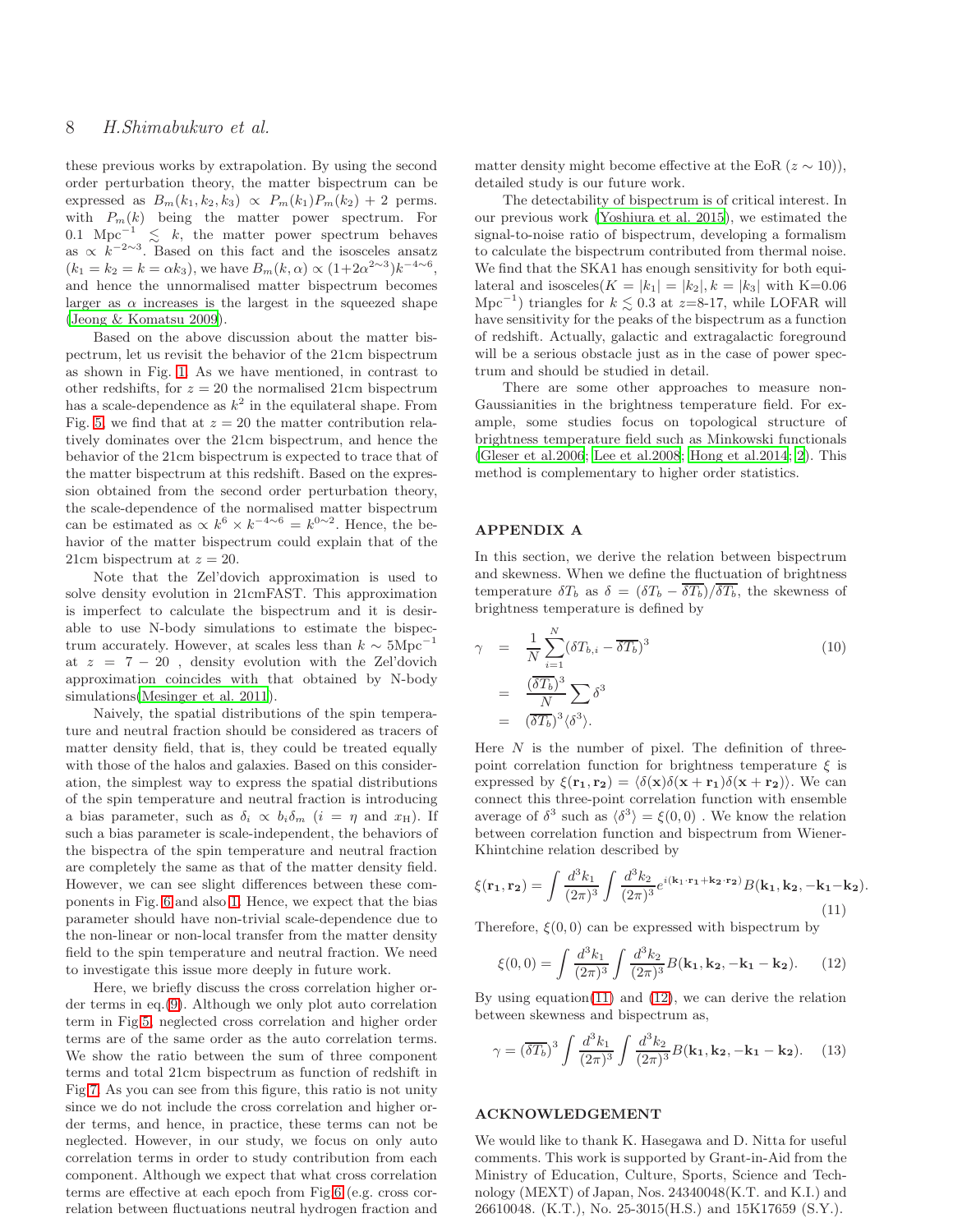

<span id="page-8-17"></span>**Figure 7.** This shows the fractional difference between sum of three component terms and total 21cm bispectrum at  $k = 0.1 \text{Mpc}^{-1} (left)$ and  $k = 1.0 \text{Mpc}^{-1}(right)$ . Here, we plot the  $(B_{\delta_m} + B_{\delta_{\eta}} + B_{x_H})/B_{\delta T_b}$ 

#### REFERENCES

- <span id="page-8-5"></span>S. Baek, B. Semelin, P. Di Matteo, Y. Revaz and
- F. Combes, [arXiv:1003.0834](http://arxiv.org/abs/1003.0834) [astro-ph.CO].
- R. Barkana, & A. Loeb, 2008, MNRAS, 384, 1069
- N. Bartolo, E. Komatsu, S. Matarrese and A. Riotto, Phys. Rept. 402, 103 (2004) [\[astro-ph/0406398\]](http://arxiv.org/abs/astro-ph/0406398).
- <span id="page-8-15"></span>F. Bernardeau, S. Colombi, E. Gaztanaga and R. Scoccimarro, Phys. Rept. 367, 1 (2002) [\[astro-ph/0112551\]](http://arxiv.org/abs/astro-ph/0112551).
- <span id="page-8-6"></span>C. L. Carilli, [arXiv:1408.5317](http://arxiv.org/abs/1408.5317) [astro-ph.IM].
- <span id="page-8-2"></span>P. Christian and A. Loeb, JCAP 1309 (2013) 014 [\[arXiv:1305.5541](http://arxiv.org/abs/1305.5541) [astro-ph.CO]].
- <span id="page-8-8"></span>A. Cooray, Mon. Not. Roy. Astron. Soc. 363 (2005) 1049 [\[astro-ph/0411430\]](http://arxiv.org/abs/astro-ph/0411430).
- <span id="page-8-10"></span>A. Cooray, Phys. Rev. Lett. 97, 261301 (2006) [\[astro-ph/0610257\]](http://arxiv.org/abs/astro-ph/0610257).
- <span id="page-8-9"></span>A. Cooray, C. Li and A. Melchiorri, Phys. Rev. D 77 (2008) 103506 [\[arXiv:0801.3463](http://arxiv.org/abs/0801.3463) [astro-ph]].
- <span id="page-8-3"></span>X. H. Fan, C. L. Carilli and B. G. Keating, Ann. Rev. Astron. Astrophys. 44 (2006) 415 [\[astro-ph/0602375\]](http://arxiv.org/abs/astro-ph/0602375).
- <span id="page-8-0"></span>A. Fialkov, R. Barkana, A. Pinhas and E. Visbal, [arXiv:1306.2354](http://arxiv.org/abs/1306.2354) [astro-ph.CO].
- <span id="page-8-1"></span>A. Fialkov, R. Barkana and E. Visbal, [arXiv:1402.0940](http://arxiv.org/abs/1402.0940)

[astro-ph.CO].

- <span id="page-8-7"></span>Fialkov, A., Barkana, R., & Cohen, A. 2015, Physical Review Letters, 114, 101303
- <span id="page-8-4"></span>S. Furlanetto, S. P. Oh and F. Briggs, Phys. Rept. 433 (2006) 181 [\[astro-ph/0608032\]](http://arxiv.org/abs/astro-ph/0608032).
- <span id="page-8-14"></span>R. Ghara, T. R. Choudhury and K. K. Datta, [arXiv:1406.4157](http://arxiv.org/abs/1406.4157) [astro-ph.CO].
- <span id="page-8-11"></span>L. Gleser, A. Nusser, B. Ciardi, & V. Desjacques 2006, MNRAS, 370, 1329
- G. J. A. Harker, S. Zaroubi, R. M. Thomas, V. Jelic, P. Labropoulos, G. Mellema, I. T. Iliev and G. Bernardi et al., [arXiv:0809.2428](http://arxiv.org/abs/0809.2428) [astro-ph].
- <span id="page-8-13"></span>S. E. Hong., K. Ahn, C. Park et al. 2014, Journal of Korean Astronomical Society, 47, 49
- Jelić, V., Zaroubi, S., Labropoulos, P., et al. 2008, MNRAS, 389, 1319
- <span id="page-8-16"></span>Jeong, D., & Komatsu, E. 2009, ApJ, 703, 1230
- E. Komatsu et al. [WMAP Collaboration], Astrophys. J. Suppl. 192 (2011) 18 [\[arXiv:1001.4538](http://arxiv.org/abs/1001.4538) [astro-ph.CO]].
- A. Lidz, O. Zahn, M. McQuinn, M. Zaldarriaga and
- S. Dutta, Astrophys. J. 659 (2007) 865 [\[astro-ph/0610054\]](http://arxiv.org/abs/astro-ph/0610054).
- <span id="page-8-12"></span>K.-G. Lee, R. Cen, J. R., III. Gott, & H. Trac 2008, ApJ,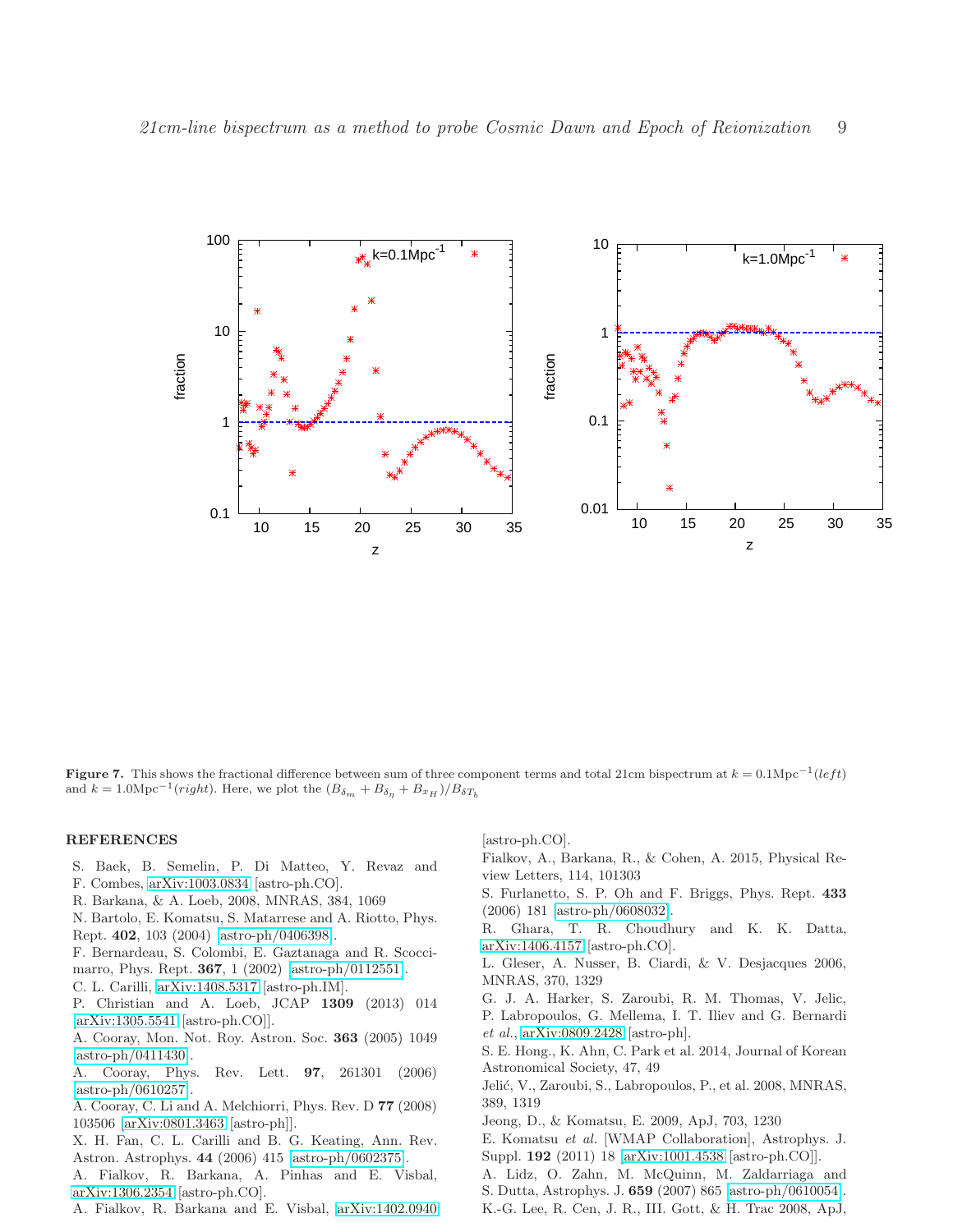675, 8

<span id="page-9-7"></span>A. Loeb and R. Barkana, Ann. Rev. Astron. Astrophys. 39, 19 (2001) [\[astro-ph/0010467\]](http://arxiv.org/abs/astro-ph/0010467).

A. Loeb and S. Wyithe, Phys. Rev. Lett. 100, 161301 (2008) [\[arXiv:0801.1677](http://arxiv.org/abs/0801.1677) [astro-ph]].

- Y. Mao, M. Tegmark, M. McQuinn, M. Zaldarriaga and O. Zahn, Phys. Rev. D 78, 023529 (2008) [\[arXiv:0802.1710](http://arxiv.org/abs/0802.1710) [astro-ph]].
- G. Mellema, L. V. E. Koopmans, F. A.Abdalla. et al 2013, Experimental Astronomy, 36, 235

<span id="page-9-21"></span>A. Mesinger and S. Furlanetto, [arXiv:0704.0946](http://arxiv.org/abs/0704.0946) [astro-ph].

- <span id="page-9-22"></span>A. Mesinger, S. Furlanetto, R. Cen,2011, MNRAS, 411, 955
- <span id="page-9-6"></span>A. Mesinger, A. Ferrara and D. S. Spiegel, [arXiv:1210.7319](http://arxiv.org/abs/1210.7319) [astro-ph.CO].

<span id="page-9-11"></span>A. Mesinger, A. Ewall-Wice and J. Hewitt, [arXiv:1310.0465](http://arxiv.org/abs/1310.0465) [astro-ph.CO].

<span id="page-9-19"></span>Muñoz, J. B., Ali-Haïmoud, Y., & Kamionkowski, M. 2015, [arXiv:1506.04152](http://arxiv.org/abs/1506.04152)

<span id="page-9-18"></span>A. Pillepich, C. Porciani and S. Matarrese, Astrophys. J. 662 (2007) 1 [\[astro-ph/0611126\]](http://arxiv.org/abs/astro-ph/0611126).

<span id="page-9-15"></span>D. C. J. J. C. Pober(a), A. R. Parsons, J. E. Aguirre, Z. Ali, J. Bowman, R. F. Bradley, C. L. Carilli and D. R. DeBoer et al., [arXiv:1408.3389](http://arxiv.org/abs/1408.3389) [astro-ph.CO].

<span id="page-9-12"></span>J. C. Pober(b), A. Liu, A, J. S. Dillon, et al. 2014, ApJ, 782, 66

<span id="page-9-5"></span>J. R. Pritchard and S. R. Furlanetto, Mon. Not. Roy. Astron. Soc. 376 (2007) 1680 [\[astro-ph/0607234\]](http://arxiv.org/abs/astro-ph/0607234).

<span id="page-9-8"></span>Pritchard, J. R., & Loeb, A. 2012, Reports on Progress in Physics, 75, 086901

<span id="page-9-13"></span>H. Rottgering, New Astron. Rev. 47 (2003) 405 [\[astro-ph/0309537\]](http://arxiv.org/abs/astro-ph/0309537).

<span id="page-9-10"></span>M. G. Santos, A. Amblard, J. Pritchard et al. 2008, ApJ, 689, 1

<span id="page-9-3"></span>M. G. Santos, M. B. Silva, J. R. Pritchard, R. Cen,& A. Cooray. 2011, A & A, 527, A93

<span id="page-9-23"></span>R. Scoccimarro, Astrophys. J. 544, 597 (2000) [\[astro-ph/0004086\]](http://arxiv.org/abs/astro-ph/0004086).

<span id="page-9-24"></span>E. Sefusatti, M. Crocce and V. Desjacques, Mon. Not. Roy. Astron. Soc. 406, 1014 (2010) [\[arXiv:1003.0007](http://arxiv.org/abs/1003.0007) [astroph.CO]].

<span id="page-9-9"></span>H. Shimabukuro, K. Ichiki, S.Inoue, & S. Yokoyama. 2014, PRD, 90, 083003

<span id="page-9-0"></span>H. Shimabukuro, S. Yoshiura, K. Takahashi, S. Yokoyama. & Ichiki, K. 2015, Mon. Not. Roy. Astron. Soc. , 451, 4986

<span id="page-9-14"></span>S. J. Tingay, R. Goeke, J. D. Bowman, D. Emrich,

S. M. Ord, D. A. Mitchell, M. F. Morales and T. Booler et al., [arXiv:1206.6945](http://arxiv.org/abs/1206.6945) [astro-ph.IM].

<span id="page-9-2"></span>E. Visbal, R. Barkana, A. Fialkov, D. Tseliakhovich and C. Hirata, [arXiv:1201.1005](http://arxiv.org/abs/1201.1005) [astro-ph.CO].

<span id="page-9-16"></span>C. A. Watkinson and J. R. Pritchard, Mon. Not. Roy. Astron. Soc. 443, 3090 (2014) [arXiv:1312.1342](http://arxiv.org/abs/1312.1342) [astro-ph.CO]. Watkinson, C. A., & Pritchard, J. R. 2015, [arXiv:1505.07108](http://arxiv.org/abs/1505.07108)

<span id="page-9-4"></span>S. A. Wouthuysen, Astronomical Journal, 57,31

S. Yokoyama, T. Matsubara, & A. Taruya. 2014, PRD, 89, 043524

<span id="page-9-1"></span>N. Yoshida, K. Omukai, L. Hernquist, & T. Abel 2006, ApJ, 652, 6

<span id="page-9-17"></span>S. Yoshiura, H. Shimabukuro, K. Takahashi, et al. 2015, Mon. Not. Roy. Astron. Soc. 451, 4785

<span id="page-9-20"></span>Yoshiura, S., Shimabukuro, H., Takahashi, K., & Matsubara, T. 2016, [arXiv:1602.02351](http://arxiv.org/abs/1602.02351)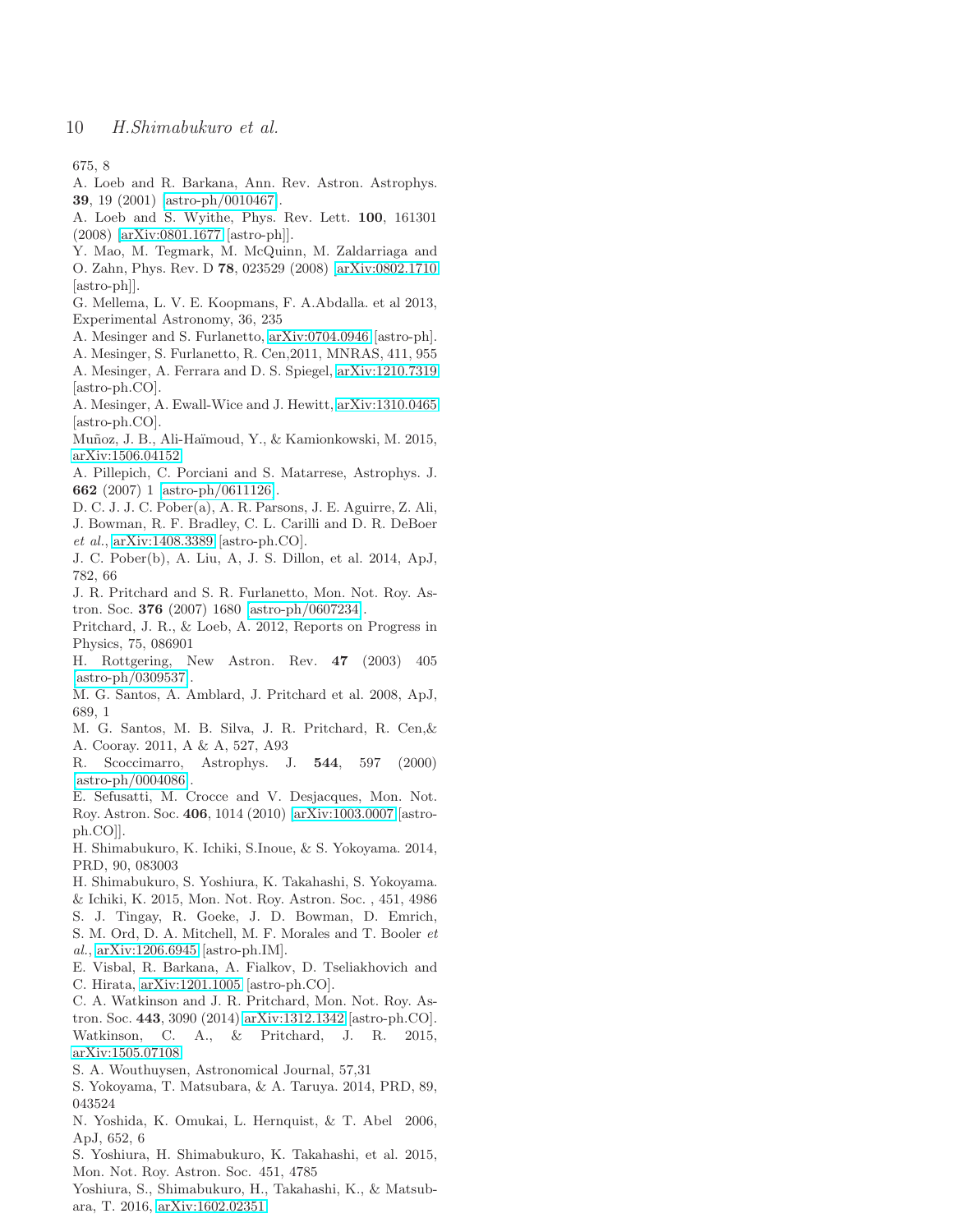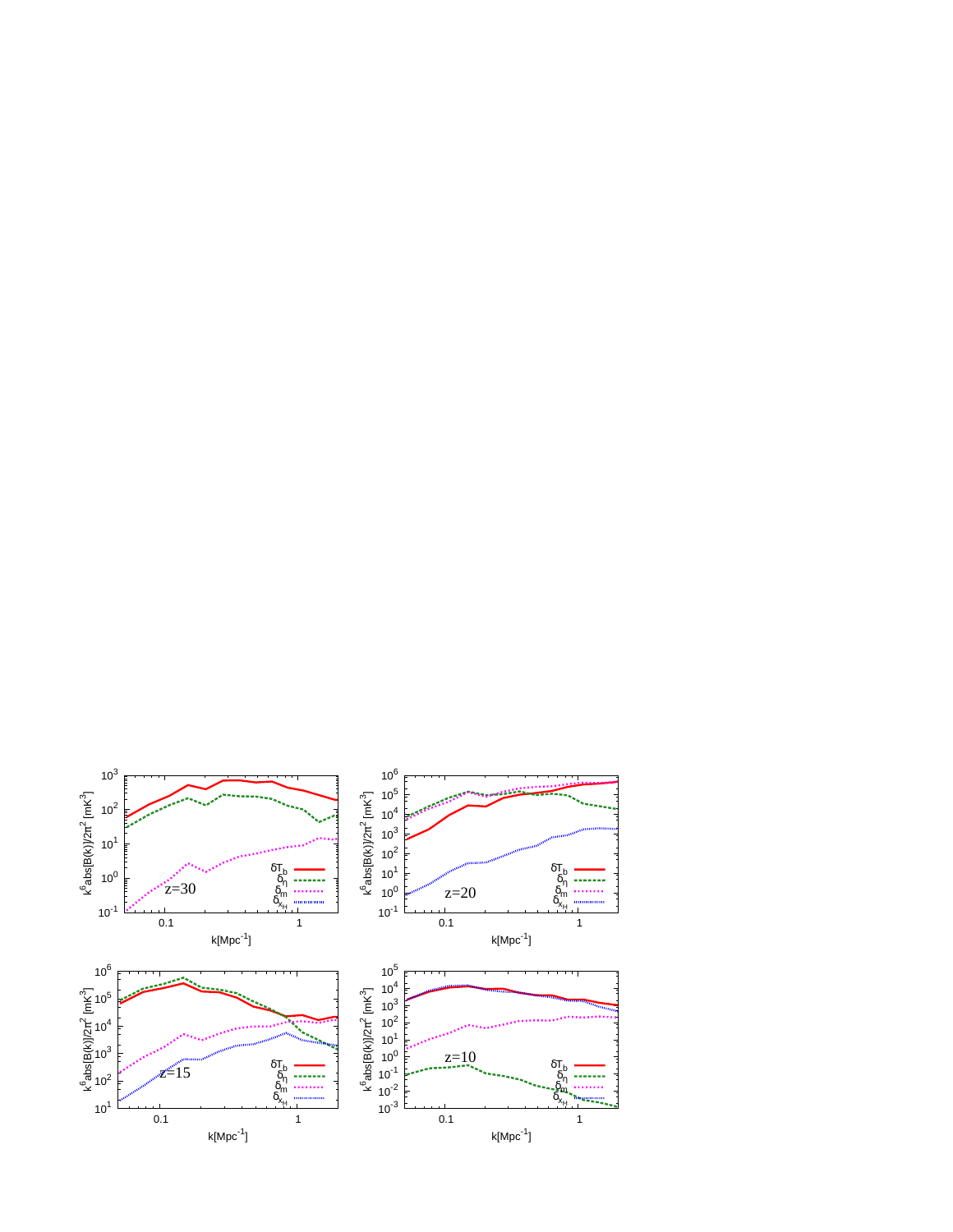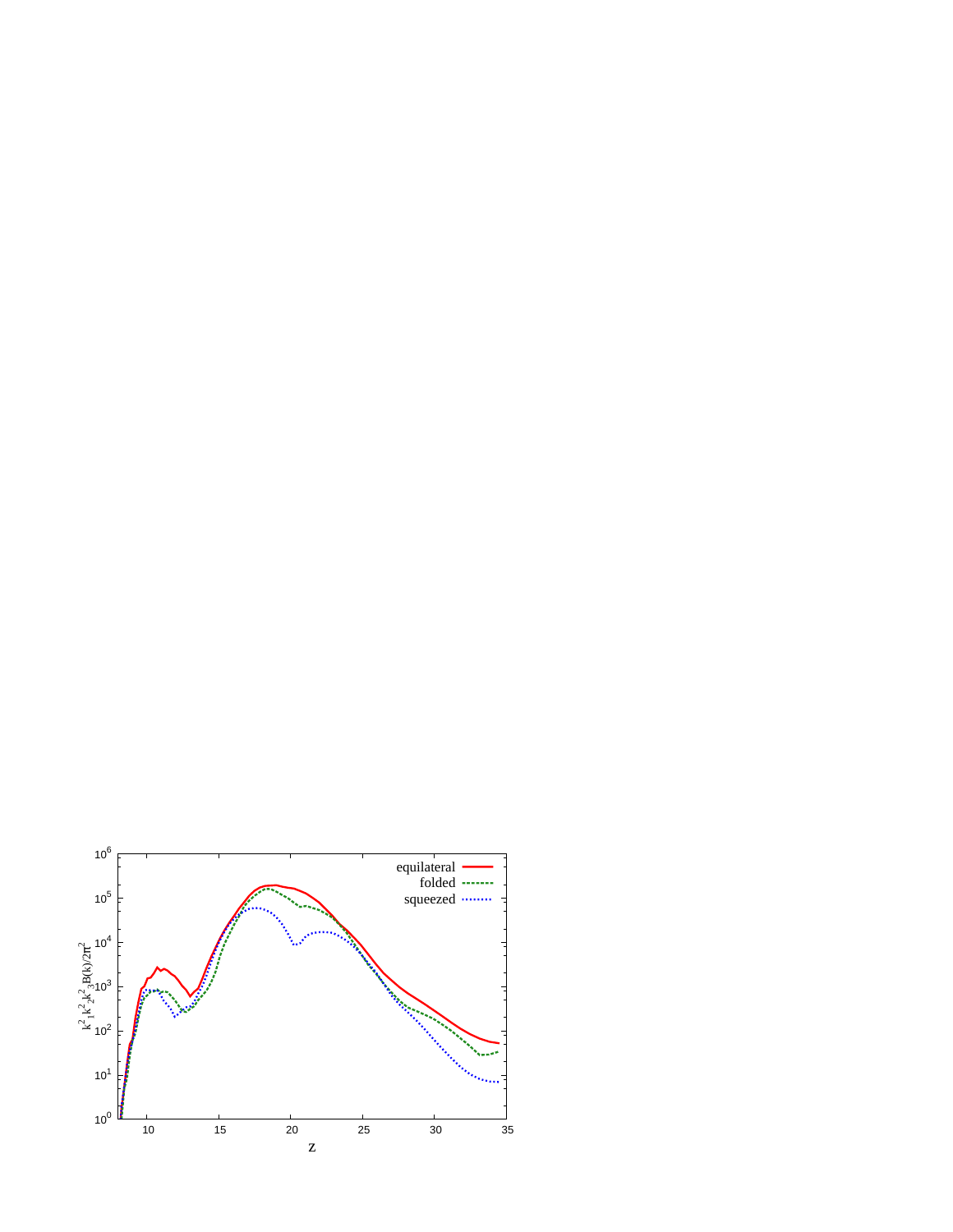